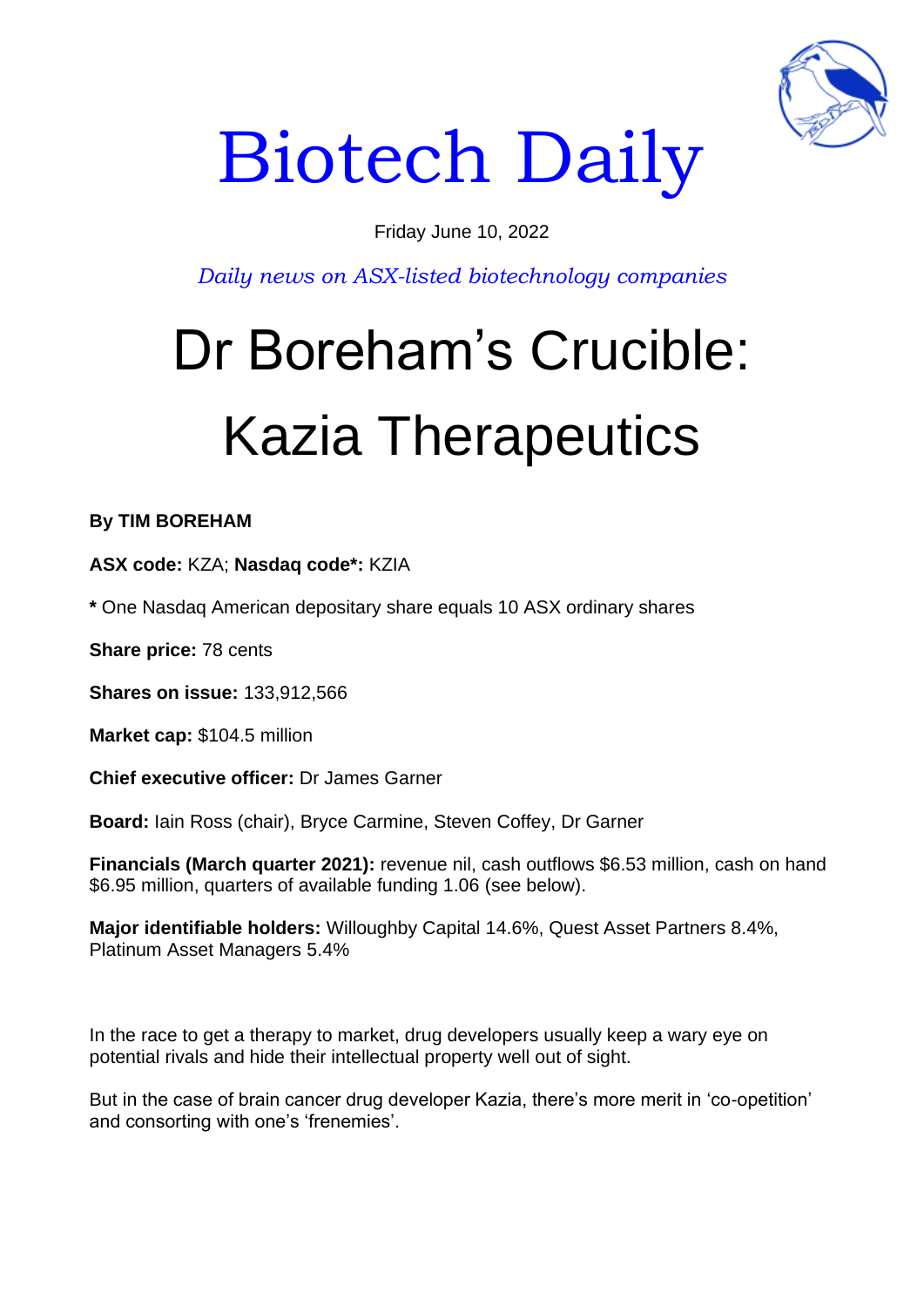Unusually, Kazia is conducting a phase III trial of its glioblastoma drug paxalisib via a collective program called GBM Agile (GBM is shorthand for the glioblastoma).

Formerly known as GDC-0084, paxalisib tackles the glioblastoma multiforme variant which accounts for about 15 percent of all brain cancers.

Paxalisib aside, four other drugs are being trialled via the GBM Agile platform, which is independent of any particular company.

"The drug seems to be extending the life of patients with glioblastoma, which is a big deal because not much else does," says Kazia chief Dr James Garner.

While glioblastoma remains the flagship indication for paxalisib and is by far the most advanced, Kazia has five other clinical studies underway and has in-licenced an unrelated cancer drug candidate.

The company has also executed three cross-border licencing deals.

# **Ancient history**

Kazia was formerly known as Novogen, Australia's second-oldest listed biotech behind Circadian (now Opthea). Novogen bought glioblastoma candidate GDC-0084 from Glioblast Pty Ltd, which had earlier licenced the compound from Roche's Genentech.

Glioblast was owned by biotech Hall of Famer Paul Hopper and Imugene chief executive Leslie Chong, who oversaw development of GDC-0084 while at Genentech.

Founded by Dr Graham Kelly, Novogen listed on the ASX in 1994 and then on the US Nasdaq in 1998.

After the company dabbled unsuccessfully in pursuits including red clover leaf derivatives, veterinary products and women's natural health supplements, Dr Garner was recruited in 2016 to imbue a more commercial focus.

In 2017, Novogen changed its name to Kazia - a confected Hebrew-sounding name that has nothing to do with khazis … unless of course its programs go down the toilet.

#### **Modern history**

In February 2018, paxalisib won 'orphan drug' status from the US Food and Drug Administration (FDA), with fast-track designation awarded in 2020.

In 2020, Kazia also picked up FDA rare paediatric disease designation for a rare and aggressive childhood brain cancer, called diffuse intrinsic pontine glioma (DIPG).

And for those who missed it, DIPG Awareness Day was on May 17.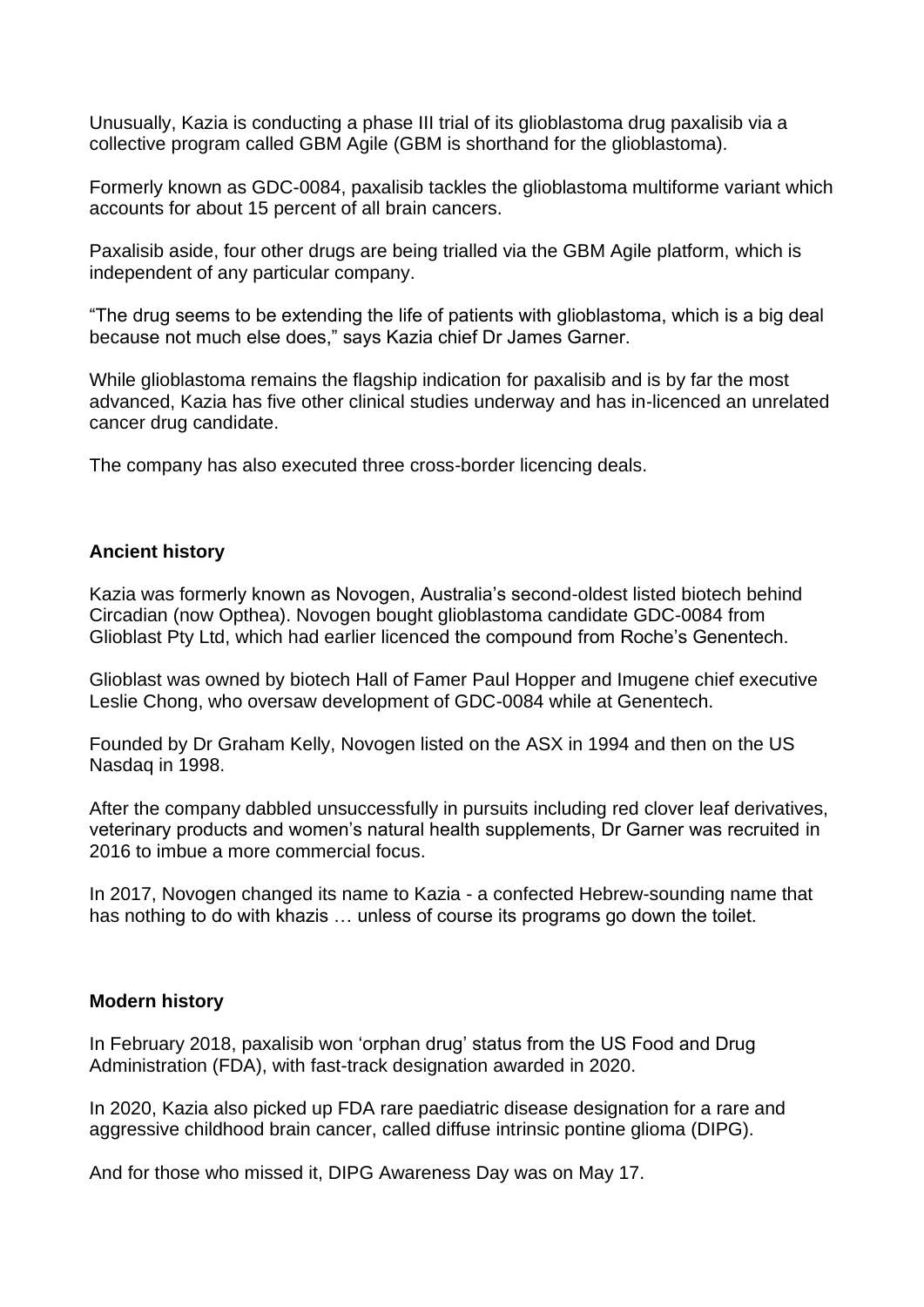In March 2021, Simcere Pharmaceutical agreed to take up the greater China rights to paxalisib, for \$US11 million upfront and up to \$US292 million in royalties.

Also in March, Kazia hived off its legacy ovarian cancer drug candidate, Cantrixil. The deal involved a \$US4 million upfront payment and \$US42 million of potential milestone payments.

In April 2021, Kazia then in-licenced EVT801, a small molecule inhibitor of the vascular endothelial growth factor receptor-3 (VEGFR3) antibody, from German group Evotec SE. The terms were EUR1 million (\$A1.5 million) upfront and EUR300 million of potential royalties and milestones.

#### **How it works**

While glioblastoma has claimed high-profile victims including former US presidential candidate John McCain and Joe Biden's son Beau, there's been little progress in treating the disease.

The main treatment is temozolomide, marketed by Merck as Temodar before it went off patent. The drug is considered effective in about one-third of cases.

Paxalisib inhibits a signalling pathway called PI3K, which is expressed in 85 percent to 90 percent of glioblastoma tumors.

While this inhibitor class is well established, Kazia claims that paxalisib can cross the blood-brain barrier, the membrane that keeps foreign agents out of the grey matter.

Overall, more than 150 patients have been treated with paxalisib.

In December 2021 the company released final "broadly positive" results of a 30-patient, phase II study, confirming earlier work showing a five months' median extension in overall survival to 17.7 months, compared with 2.7 months for the control group on temozolomide.

Progression free survival time (that is, the tumor not spreading) was extended from 5.3 months to 8.4 months.

#### **Hands across the water**

Buoyed by the interim analysis, in January last year, Kazia launched the phase III study via GBM Agile.

It's expected that about 200 patients will be treated with paxalisib, with a similar-sized control group treated with temozolomide.

As measured by overall survival, positive results could lead directly to an FDA marketing application.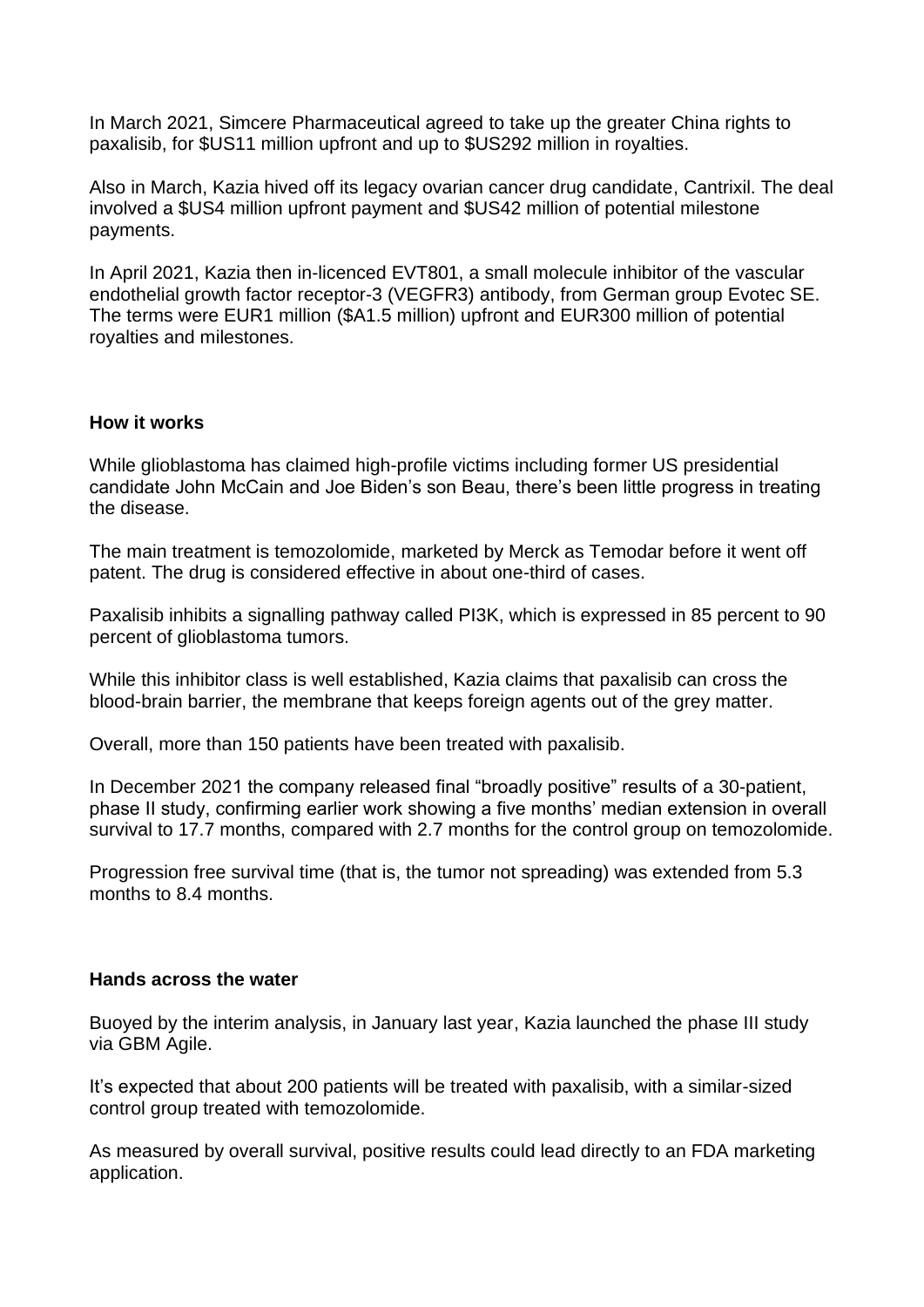In November last year, the trial opened at the Sunnybrook Health Sciences Centre in Toronto, Canada. Late last month, the first European paxalisib arm opened, in Switzerland, which adds to 40-plus US and Canadian sites.

Dr Garner says while multiple drug 'platform' trials are new, the FDA has been championing the idea for some years.

"The approach offers the benefit of standardization - similar data for each drug - which makes the regulator's job easier," he says. "The machinery of the trials is set up only once and the trial sites sign only one contract to be involved in multiple studies."

To avoid conscious or unconscious bias, the drug candidates are allocated to patients centrally and randomly.

Dr Garner says that because of efficiencies such as a shared control arm, the cost of the trial to Kazia is about one-third of what it would have been on a stand-alone basis.

Final data is expected in 2023.

Another time and cost saving feature of GBM Agile is that it's adaptive: patients numbers can be adjusted as results emerge.

#### **Giving kids a chance**

Chemotherapy is the only treatment option for kids with DIPG and life expectancy is only nine to 10 months.

The company has completed a phase I safety and dosing study at St Jude Children's Research Hospital in the US. A quasi-phase II study has kicked off in collaboration with the Pacific Pediatric Neuro-oncology Consortium (PNOC).

Because a new drug is likely to do better and certainly no worse than chemo, Dr Garner says the approval bar is not high and even modest data could sway the FDA.

The FDA has also awarded the company was a paediatric priority review voucher, a Willy Wonka style ticket that enables fast-track FDA assessment of a new drug application.

The quirk of the scheme is that the value of the voucher is crystallised by FDA approval of the children's treatment, in this case for DIPG.

The idea is the holder uses the voucher for a second drug, or more likely, sells the right to another drug company.

The vouchers have sold for as much as \$US350 million.

"Glioblastoma remains lead indication, but some of these childhood cancers are rapidly emerging as really important second strings," Dr Garner says.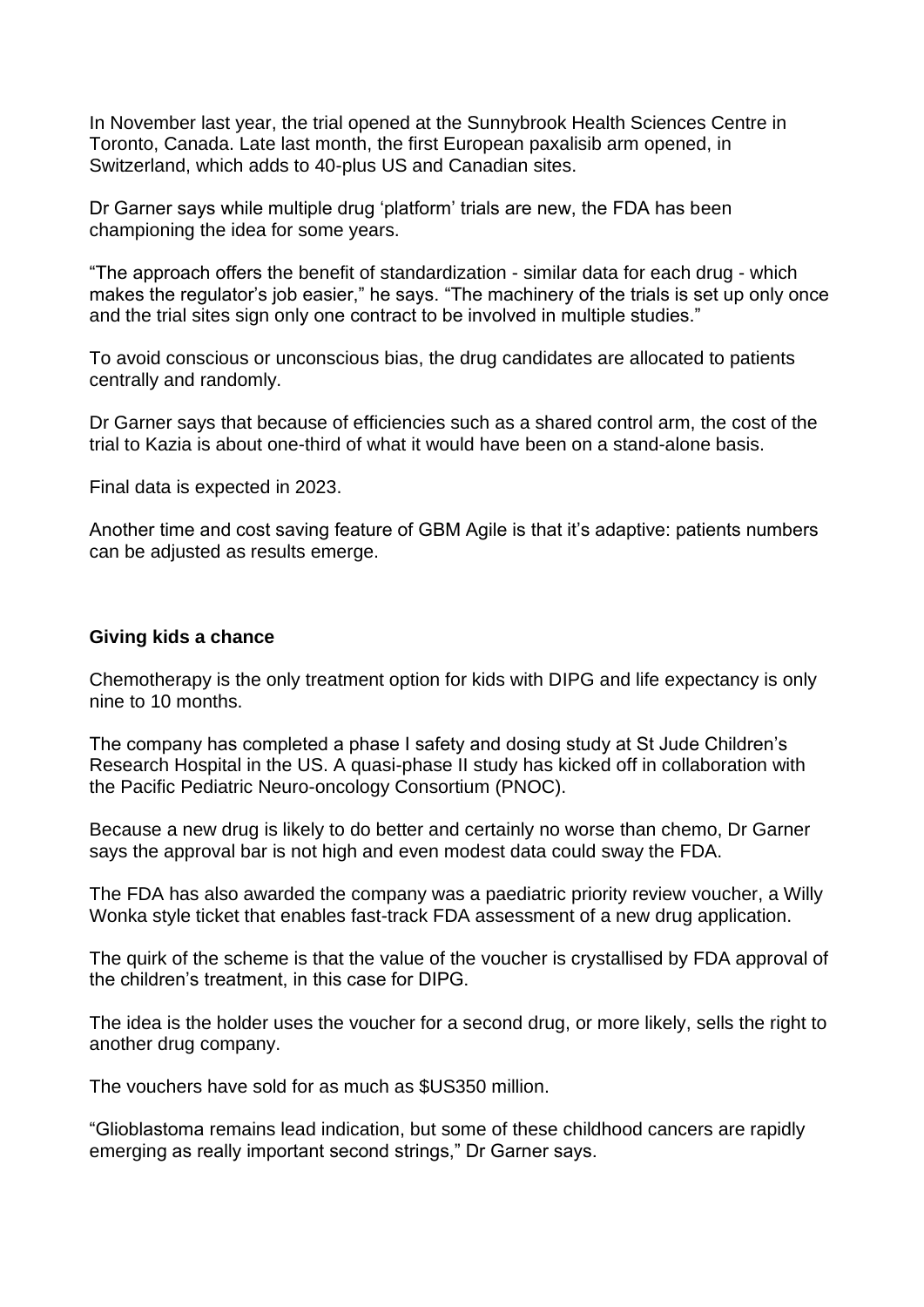# **Angiogenesis and all that**

EVT801 combines the new art of immune-oncology with the old one of angiogenesis.

For the uninitiated - and don't be embarrassed - angiogenesis is the physiological process through which new blood vessels form from pre-existing vessels.

EVT801 was invented by drug giant Sanofi, with most pre-clinical work done by European contract research organization Evotec. Kazia in-licenced the drug in April and started a phase I trial in November, in France.

Early work suggests the inhibitor is effective against a broad range of tumors, as a monotherapy or in combination with immune-oncology agents.

# **Also bubbling away …**

Boston's Dana-Farber Cancer Institute is carrying out a phase II trial to test paxalisib on primary central nervous system (CNS) lymphoma. Initial data is expected later this year.

Kazia also has three on-going trials in brain metastases: cancers spread from elsewhere in the body (most often lung, breast and melanoma).

There are about 200,000 brain metastases in the US a year, compared with 12,500- 13,000 for glioblastoma, 2,000 for primary CNS lymphoma and a mere 500 for DIPG.

"There are a lot of ways we can use this drug in a range of different patients," Dr Garner says.

# **Finances and performance**

As of December 2021, Kazia had \$15.2 million in the bank, having burnt \$4.27 million during the quarter.

Dr Garner says while it's hard to be definitive, the company has enough dosh for the time being. In April it opened an at-the-market (ATM) facility with a \$US35 million cap. ATMs enable companies to place shares directly to investors in an effective way, usually in smaller tranches.

Beyond that, the company expects more milestones payments and grant funding, both here and in the US.

"We have quite a few levers to move," Dr Garner says. "We may end-up needing a bit more money before we get to the finish line, but that can come from beyond a capital raising."